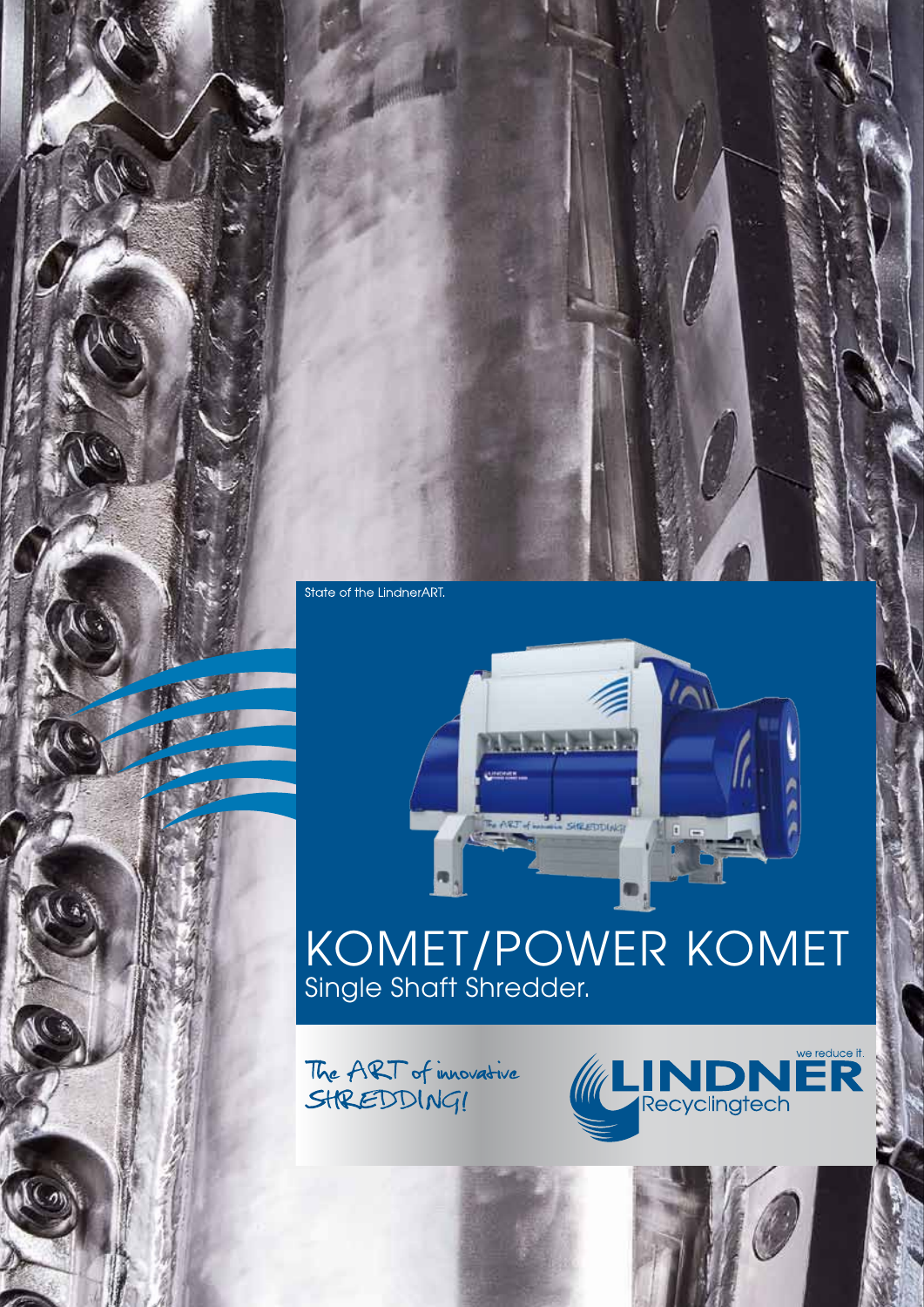# Our intelligence belongs to us ... and our clients.

For over six decades, our family run business has been supplying clients from all over the world. As a traditional company, we have never lost sight of values such as sustainability, environmental protection, and family. On the one side, we produce shredders, on the other, optimal systems for processing alternative fuels (RDF). Lindner systems are used for applications such as industrial and commercial waste, domestic waste, as well as in large-scale industries (cement and steel industry) and in power stations. LindnerPOWER for sustainable environmental protection. I put my name behind this entirely, and this is why we were awarded the "Global Fuels Award" in Toronto, Canada in 2009.

Instead of resting on our laurels, we are constantly developing further. Today, our company rests on four solid pillars: The Lindner-Recyclingtech GmbH as parent company, Lindner E-Tech (industrial automation technology in the field of shredder technology and installation engineering), Lindner reSource (distribution and service company of Lindner-Recyclingtech GmbH, planning and implementing shredder plants for plastics and in the field of recycling), and Lindner America LLC (distribution and service company of Lindner-Recyclingtech Gmbh in America).

Our creative heads keep turning in search for new technologies and solutions of our clients. We keep our promise: Our intelligence belongs to us...and our clients.

Yours,

DI Manuel Lindner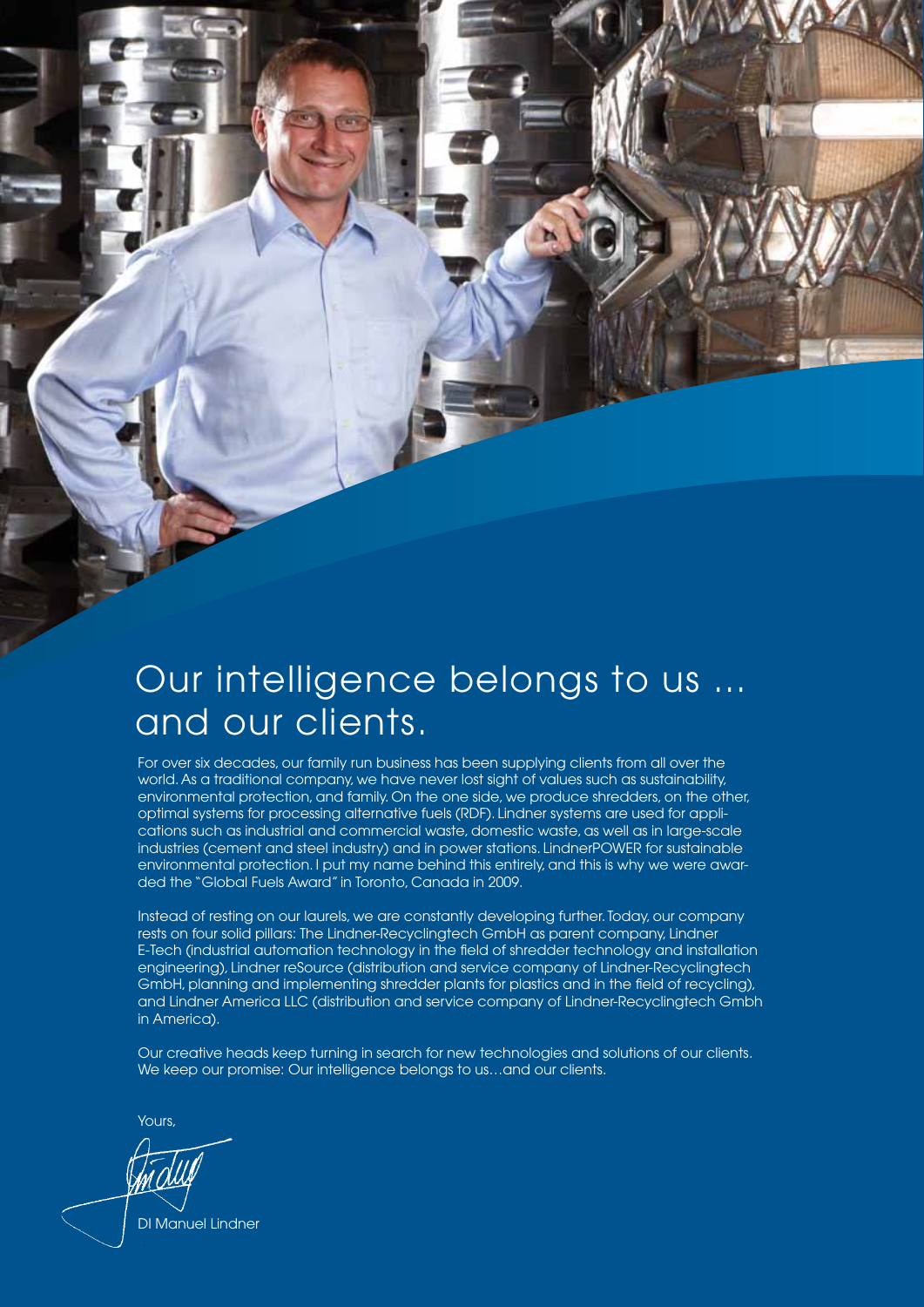

# $|cos|cos|cos|$

### Maintenance Door/Foreign Part Flap Service friendly maintenance door. Direct service access to the rotor. Easy change of knives



Easy change of the screen modules using a swivel mounted

. . . . . . . . . . . .

. . . . . . . . . . . . . . . .

### Rib Knife

Screen Unit

hydraulically operated system

Continuous cutting edges using rib-shaped knife segments and adjustable scrapers assure maximum cutting performance



### Countershaft Drive

Electric motor using double belt drive (countershaft) on the rotor. Simple, robust, and low-maintenance drive system with centrifugal mass



# **Scraper**

Easy change of the scrapers using a swivel mounted hydraulically operated system



Rotor Cooling (optional) Constant surface temperature on the rotor using a closed cooling system



**Safety Clutch** 

Protection of drive components from massive machine damage using a safety clutch directly mounted on the rotor



Central Lubrication System Simple lubrication of the most important bearings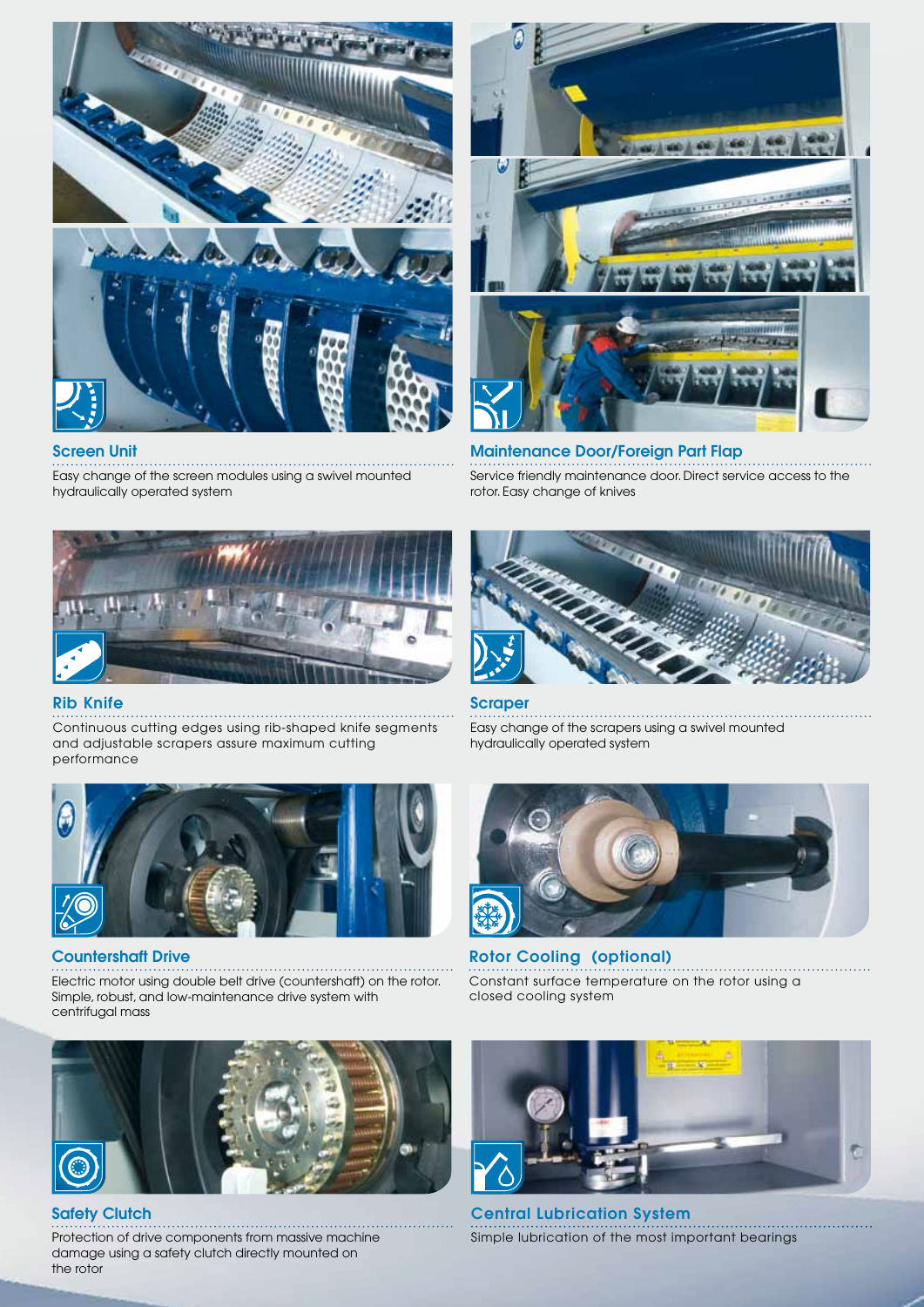

### Control System

. . . . . . . . . Programming for material specific machine adjustments. Maintenance, inspection, and failure signals. Available with optional touch screen and remote maintenance



### Frequency Converter

. . . . . . . . . . . Performance optimization, reduction of the energy requirement and selective rotor speed control

# LINDNER<br>POWER KOMET 2200

The ART of innovative St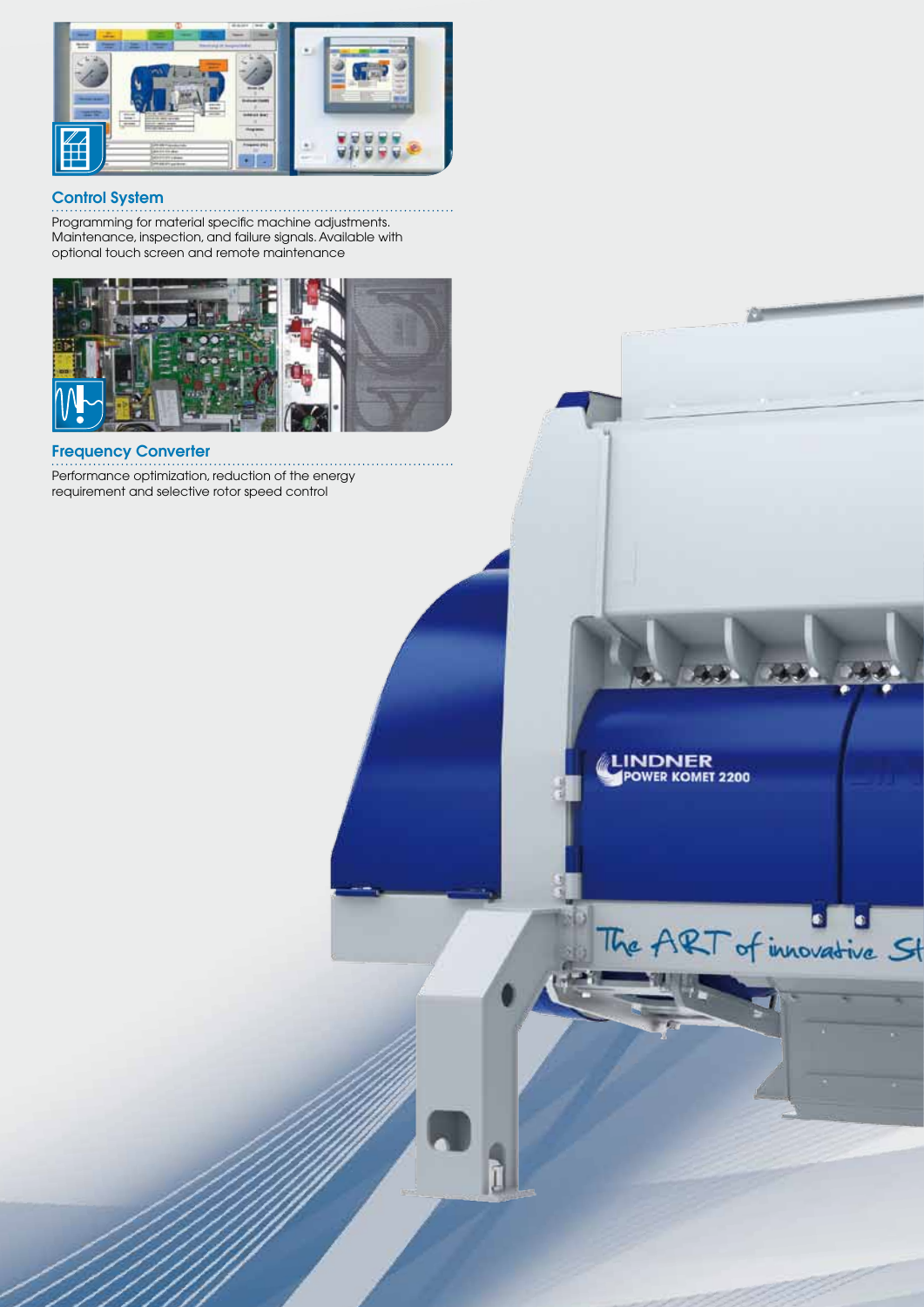